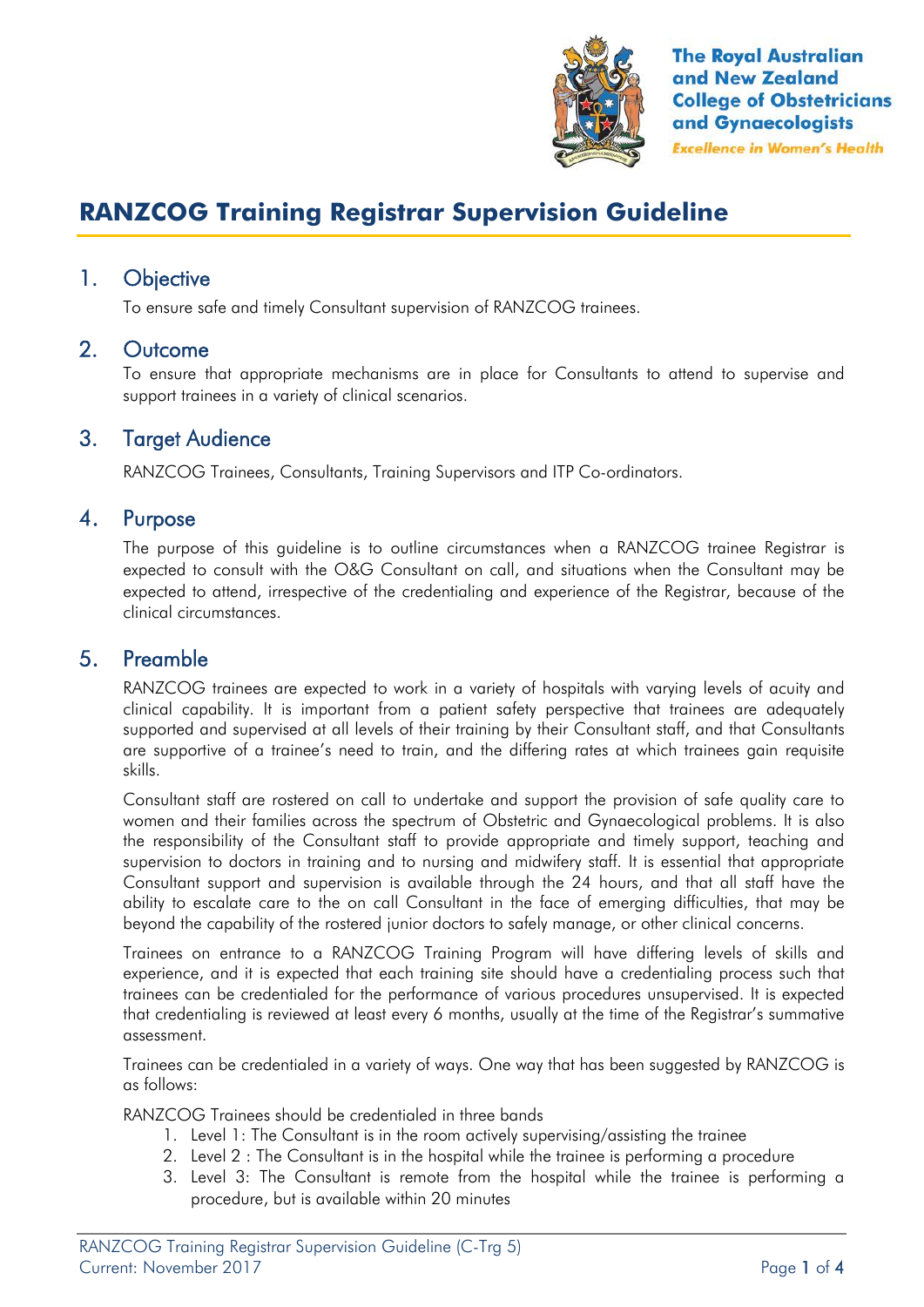Another way to credential trainees could be in 2 bands only. These are:

Band 1: The trainee is able to perform the procedure unsupervised.

Band 2: The trainee must be supervised in the performance of the procedure.

Clearly, there are subtle differences in each of the two systems and individual hospitals should utilise the system that best works for them, and it is important that trainee credentialing is reviewed and updated regularly, at least 6 monthly at the time of the Summative assessments, and that acute care areas e.g. Birth Suite and Operating Theatre have a copy of current credentialing privileges for each trainee.

Given the complexity of training, and the reduced numbers of hours that trainees are working, it is sometimes difficult to ensure that each trainee is exposed to sufficient cases across the breadth of Obstetrics and Gynaecology to ensure that all their training needs are met. Because of this, even more experienced trainees may not have been exposed to a particular clinical scenario before and may require the attendance of a Consultant to assist in the patient's management.

# 6. Consultant Attendance

For this reason, there may be circumstances when particular hospitals deem that Consultant attendance is essential, because of either

- (a) The complexity of the clinical problem
- (b) The likelihood that the Registrar will have insufficient experience to deal adequately with the problem

There is abundant evidence in maternity care for poor outcomes related to delays in escalating care to senior staff, and various clinical practice guidelines have recommended early involvement of Consultant staff in e.g. management of cases of severe pre-eclampsia and eclampsia, caesarean section (CS) at full dilatation and so on. Patient expectations in maternity care have never been higher, and it is reasonable that women should expect to receive 'the right care by the right person at the right time'.

Maternity care is delivered in teams and it is important that each team member is supportive of others. Thus it is important that a midwife or scrub nurse in Operating Theatre has confidence in the ability of a trainee to carry out a particular procedure safely, and that they have the ability to escalate care to the Consultant if they feel that a trainee is getting into difficulties.

It is important that trainees are able to readily access Consultant support in clinical situations where they may feel uncomfortable, out of their depth etc. Equally, it is reasonable for a Consultant to have the expectation that a trainee will attempt to manage a case appropriately, and not to seek Consultant input until they have managed the case to the best of their ability. Patient safety is paramount and workforce disputes between Consultant and trainee must NOT be an obstacle to a patient receiving appropriate care.

In view of the above, RANZCOG deems it necessary that each hospital have a list of clinical scenarios where Consultant attendance is expected regardless of the experience of the trainee. This list should be widely circulated to all appropriate staff and be available in the relevant clinical areas of the hospital (e.g. Birth Unit, Operating Suite). Listed below are suggested events which may be included on the list:

- (a) Maternal death in pregnancy
- (b) Amniotic fluid embolus
- (c) Eclampsia
- (d) Severe pre-eclampsia when the patient is not responding to standard anti-hypertensive therapy
- (e) Severe sepsis when the patient is showing signs of septic shock
- (f) Caesarean section at full dilatation
	- anterior placenta praevia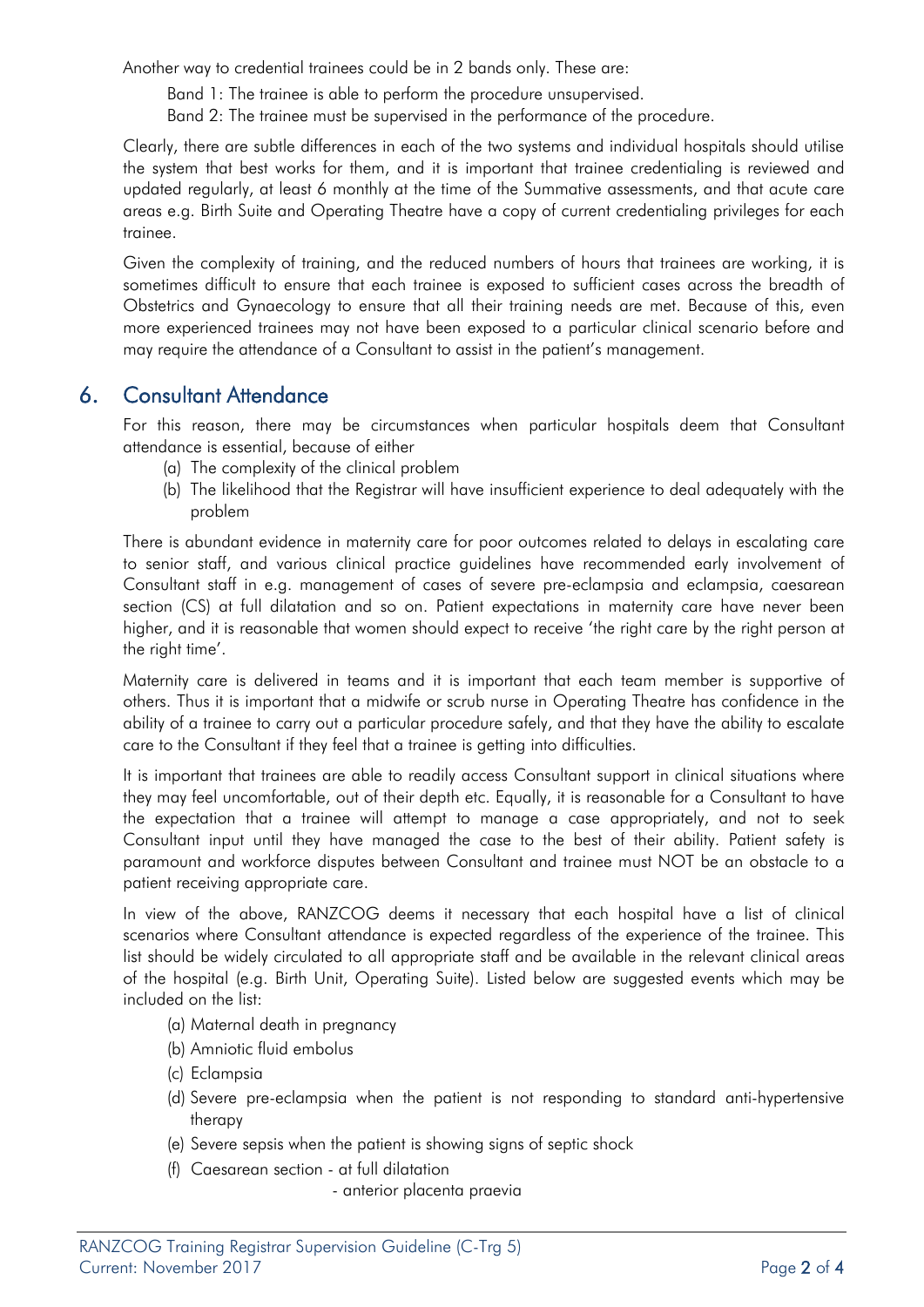- CS with suspected abnormal placentation
- Circumstances where it is likely a classical CS may be necessary
- (g) Postpartum haemorrhage of  $>1.5$  L when blood loss is ongoing
- (h) Vaginal breech birth of a live baby at a viable gestation
- (i) Patient refusing life-saving treatment (mother or baby)
- (j) Placental abruption with evidence of coagulopathy
- (k) Peripartum hysterectomy
- (l) Any return to Operating Theatre
- (m) Any patient requiring admission to Intensive Care
- (n) 4th degree perineal tears
- (o) Assisted vaginal delivery in theatre (mid-cavity or rotational births)
- (p) Multiple pregnancies in labour

Further, it seems reasonable that the trainee notify the Consultant in the following circumstances. Whether the Consultant attends in these circumstances will be discretionary, based on the discussion with the trainee.

- (a) Transverse lie with ruptured membranes
- (b) Women in active pre-term labour
- (c) Fetal death in labour or unexpected stillbirth
- (d) Any case requiring transfer to theatre

Consultant attendance may be requested by the trainee in a variety of other clinical situations in both Obstetrics and Gynaecology. Whether the Consultant attends or not should be determined by

- (i) The request of the trainee
- (ii) The trainee's level of credentialing for the procedure
- (iii) The Consultant's assessment of the complexity of the case
- (iv) The Consultant's knowledge of the capability of the trainee
- (v) Other acuity in E.g. Birth Suite or other acute care area where patient safety may be compromised if the trainee is unavailable to attend

Should the Consultant decide not to attend, and the trainee feels unable to perform a particular procedure without supervision, they must seek help from an alternative Consultant, who may not be on call.

# 7. Clinical Handover

Trainees rostered for evening or night shifts should liaise with day team to effectively triage ongoing problems, and then discuss any problems with the on call Consultant at a reasonable hour to provide them with an up to date list of problem cases and potential difficulties that may arise in patient care over the course of a shift. Appropriate management plans should be in place and documented in the patient's record.

It is important that trainees are aware of how long it may take a Consultant who is on call and off site to travel to the hospital, and that Consultant referrals are made in a timely fashion.

It is also important that Consultants inform trainees of what they wish to be informed about overnight, if patients require admission, as Consultant behaviours in this area will vary.

# 8. Workplace Difficulties

Should trainees face difficulties in getting Consultants to attend in a timely way, and may have to seek alternative Consultant assistance in an emergency situation, it is essential that they notify their supervisors the next day of such behaviours.